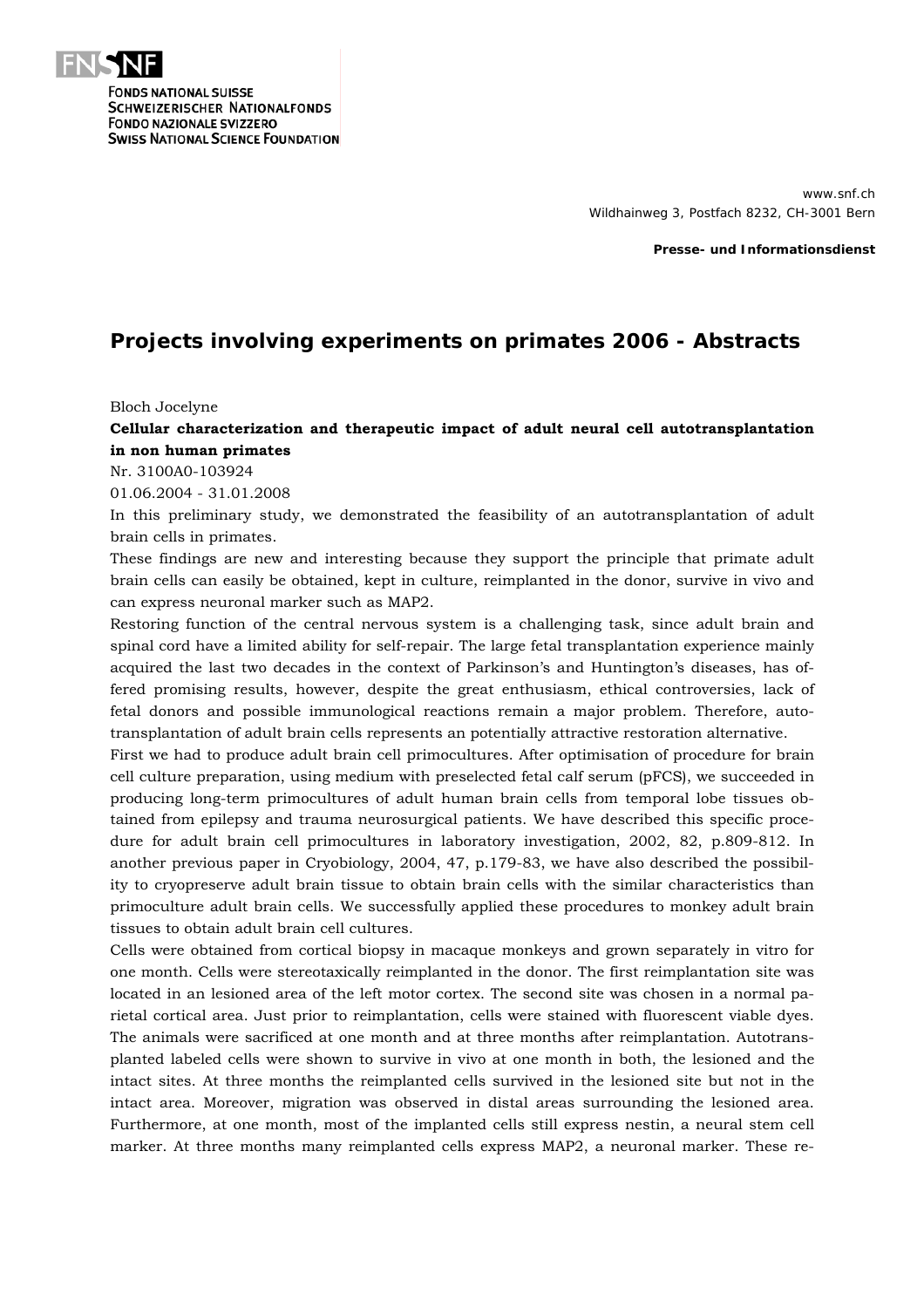sults have just been accepted for publication in Experimental Neurology 196: 195-198 (2005). No one else has performed this kind of work to our knowledge.

After the feasibility study, the next steps are the evaluation of long-term impact of autotransplantation in brain repair. Currently, two studies are carrying out in the lesioned motor cortex model in monkeys.

In the first study, a group of monkeys are trained for manual dexterity tasks before motor cortex lesion. Their scores are collected before and after brain cell autotransplantation for a few months. Results will then be compared to those obtained in a group of lesioned motor cortex monkeys that were not treated.

These attractive results and our current experiments open new perspectives in the field of brain repair in the central nervous system through the autologous brain cell transplantation. However, a lot of work remain to be done, to consider this approach for clinical application in humans. (18.05.2006)

#### Fehr Ernst

# **The Foundations of Human prosociality: Social preferences in marmosets, chimpanzees, and humans**

#### 105312-114107

#### 01.12.2006 - 30.11.2009

Humans exhibit a wide array of prosocial and cooperative behaviors. Economic experiments have shown that people consistently pay absolute costs to enforce equitable income distributions. Similarly, people have also shown a willingness under the right conditions to contribute to projects that increase the economic productivity of the social group, even though they face incentives to free-ride. Human prosociality, in fact, is so notable that it has become one of the central theoretical puzzles in the study of human evolution. Specifically, are humans more prosocial than other animals? And if so, how much more prosocial are they? Moreover, what conditions would have supported the evolution of a species with such distinctive cooperative tendencies?

These questions are currently difficult to answer because researchers have not produced data allowing direct comparisons between human prosocial behavior and that of other animals. Economic experiments typically used in the study of human cooperation have recently been adapted for non-human primates. For example, a simple representative experiment might present a trained chimpanzee with a choice like the following: one banana for me and one banana for another chimpanzee, or one banana for me and two for the other. If the chimpanzees consistently choose an even split, the result would imply that chimps do not like having less than their peers. If, however, they choose the uneven option, it would imply that they prefer helping their peers when no cost is involved. Lastly, if chimps tend to choose both options with roughly the same frequency, it suggests that they principally care about their own well-being and are indifferent to that of their peers.

Our work expands on this research. First, we also consider the common marmoset, which like chimpanzees and humans, are highly social, but less cognitively sophisticated, allowing the differentiation of behavioral effects related to cognitive sophistication and to social living. In addition, we examine several experimental conditions in all three species showing how circumstance affects cooperation. Research has shown that prosociality is rarely unconditional in humans, but depends on context, and could prove to be equally so in non-human primates; our task in part is to determine if this is so. Specifically, we examine the effects of communication, relatedness between players, and relative position in the social hierarchy. We also plan to implement experiments that allow players to sanction uncooperative individuals. We implement similar procedures in all species in order to maximize our ability to compare social behaviors among the three primate groups. (22.09.2006)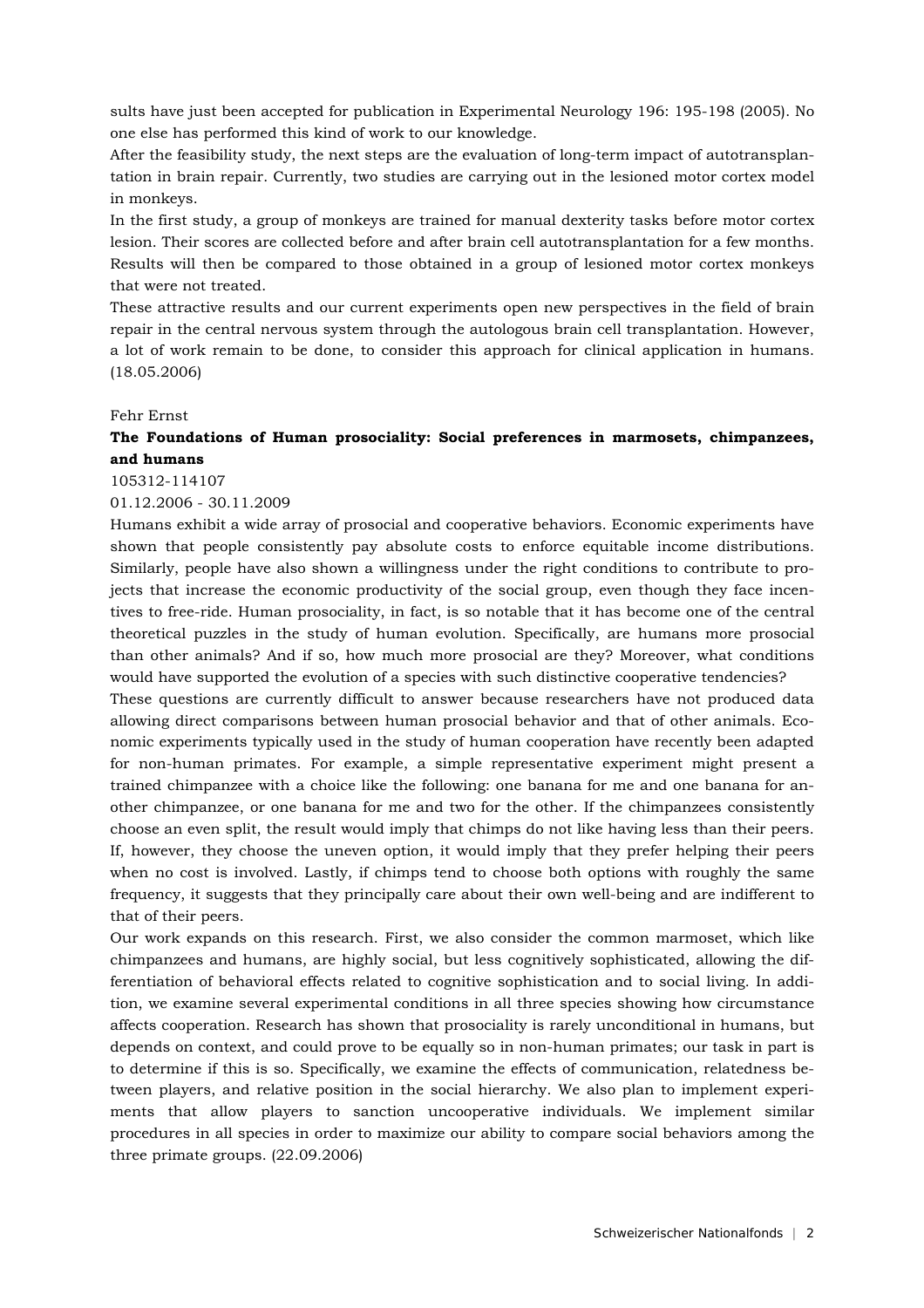#### Hess Bernhard J.M.

### **Neuronal organization of otolith-ocular reflexes**

# 3100A0-100802 01.04.2004 - 30.09.2007

Eye movements are amongst the most precisely controlled and at the same time very elementary organized movement forms in man and animal. They are of primary importance for vision. A large part of everyday brain activity is concerned in some way or another with eye movements. Moreover, in man and in animals with frontally placed eyes, the brain very precisely coordinates the movement of the two eyes, a precondition for the intriguing capacity of spatial vision and stereoperception.

One of the big challenges of the brain in controlling eye movements for the sake of vision is to stabilize the gaze lines during passive and active movements of the head. This task is by no means trivial because even small disturbances of head position, for example by the all time present heart beats, can make reading of a newspaper impossible, as observable after acute loss of the sensory inputs from the balance organs in the inner ear.

One oft the main objectives of our project is to investigate how the sensory signals from the balance organs in the inner ear interact with the mechanisms underlying a stable and robust perception of the visual world (that is independent of active or passive self-motion) and with associated gaze orienting movements. Along these lines a series of experiments focus on the stabilization mechanisms that are at work during the execution of simple behavioral tasks while head and body orientation relative to earth vertical passively change. While performing a particular, visually demanding task, for example fixation of a stationary or moving object relative to a complex visual background, the subjects are sitting inside an artificial visual environment that can be tilted and moved in various ways relative to earth vertical. By means of such experimental manipulations we aim at dissociating orienting responses, which normally include movements of the eyes, head and torso or body, from associated mechanisms that underlie the generation of a stable and robust perception of the visual surround. The obtained information about the interaction and central processing of multisensory motion cues, including those from the balance organs in the inner ear, in a given experimental configuration allows us to formulate testable hypotheses that can be followed up by invasive physiological techniques (single unit recordings, reversible focal inactivation of brain areas etc) exploring the function of brain areas that are known to be involved in balance control and stabilizing visual perception.

A detailed knowledge of the neural mechanisms involved in the generation of orienting responses is of great clinically interest. Our experiments in particular aim at showing how gravitydependent transformations of gaze-control signals are implemented at various levels in the brain. For this, we try to better characterize the pathways and mechanisms in the brainstem/cerebellum that are involved in orienting behavior. The results will lead to a better understanding of the pathology of ocular control mechanisms and their interactions with vision. It is, for example, still not well understood how patients with lower brain-stem infarctions may show deviations in the perception of earth vertical or even experience attacks of up-side-down inversions of vision (room tilt illusions) although the traditional visual pathways are not affected.

Animal models in general will continue to be an indispensable tool for studying brain functions at both the behavioral, cellular network and single nerve cell level. Such models provide important guidelines in the search for a better understanding and development of new diagnostic tools and treatments of human orientation disorders (see Disorders of the Vestibular System, edited by Robert Baloh & Michael Halmagyi, Oxford University Press, 1996; Th. Brandt: Vertigo - Its multisensory Syndroms, Springer, 1999). To answer the questions addressed in our project it is advantageous to work with non-human primates because of the many similarities in the behavioral as well as neural organization of eye/head movements and the visual system. (17.05.2006)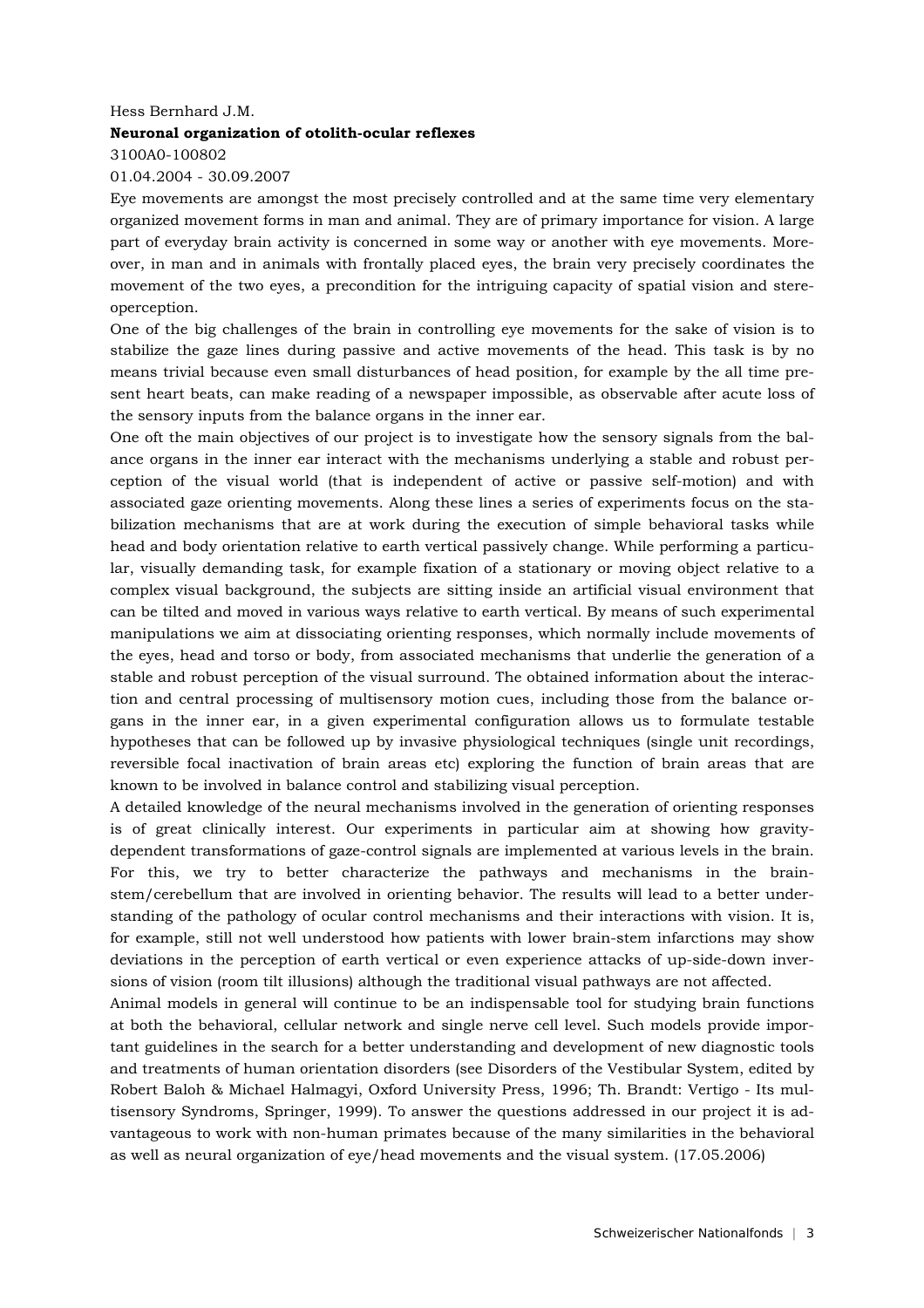# Kiper Daniel C.

### **Perceptual learning in primate visual cortex**

51NF40-111381 (NCCR Neuro)

01.06.05 – 31.05.09

The goal of this project is to understand the neural mechanisms that support perceptual learning. Perceptual learning is defined as an performance amelioration in a perceptual task that is induced by training.

In particular, we aim to understand what are the cortical events that lead to learning in a visual acuity task. This project is part of a larger effort to reveal the mechanisms underlying neural plasticity in the central nervous system. Understanding how neural systems learn and become more efficient after training is necessary to develop efficient strategies for the treatment of central nervous system diseases.

We train Rhesus macaques to perform a visual acuity task, known as Vernier acuity. In this task, the monkey has to indicate whether a short, vertical line segment is positioned to the left or right of an abutting, longer segment positioned at a fixed location on a computer screen. This task is known to yield considerable perceptual learning in humans, but its physiological basis is currently unknown. We will record the activity of individual neurons in the early cortical stages of visual processing to determine where learning occurs, and what kind of neuronal events are responsible for the improved performance. We apply standard operant methods to train monkeys to perform in this task, and use standard methodology to record extracellularly the activity of single cortical neurons in awake, behaving monkeys.

### Martin Kevan

# **Cortical circuits underlying plasticity**

51NF40-111381 (NCCR Neuro)

### 01.06.05 – 31.05.09

This subproject seeks to explore the question, what is the structure of the cortical networks that are involved in some important aspects of plasticity in the primate cortex? The project focusses on the dopaminergic innervation of the premotor and prefrontal cortical areas that are known to be involved in cognitive functions such as attention and action. The goal is to provide both techniques and insights that will provide the means to link different levels of plasticity in monkey and man.

### Pryce Christopher

# **Long-term neurobehavioural disruption of emotion by early-life stress in the marmoset monkey: environment-gene interactions in the development of emotional phenotype**  310000-110010

01.12.2005 - 28.02.2006

Das Ziel des Projekts ist ein besseres Verständnis des Zusammenhanges zwischen Störung der frühkindlichen Bindung zur Mutter und der Anfälligkeit für depressive Erkrankungen im späteren Leben.

### Rouiller Eric M.

# **Recovery of motor control after cortical lesion and polysensory-motor integration in the primate**

310000-110005

01.10.2005 - 30.09.2008

Stroke is the third most frequent cause of death in industrialized countries and is the most frequent one causing permanent acquired intellectual and physical impairment in adult human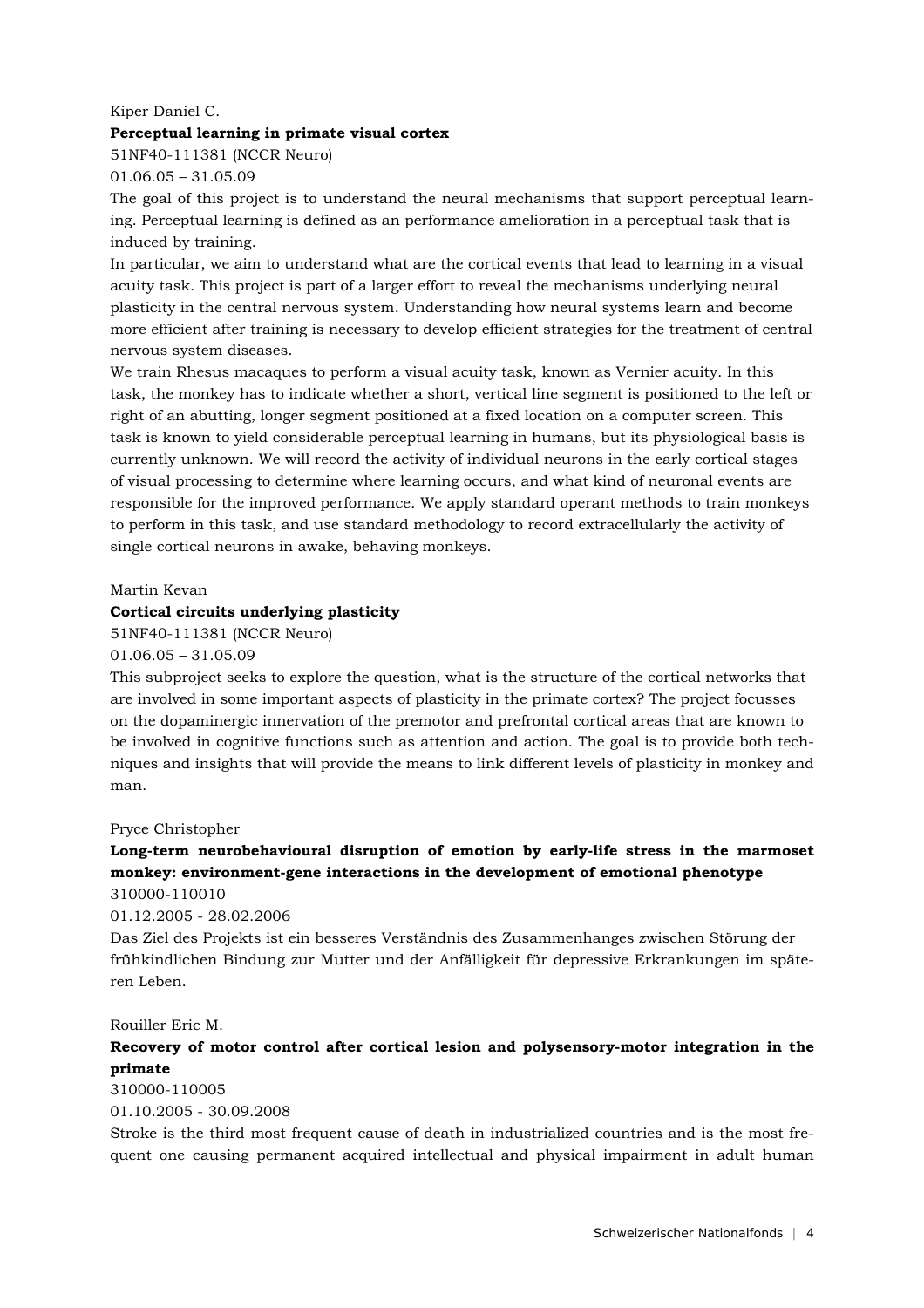subjects. In particular, stroke is the leading cause of motor disability in adult human subjects. Despite recent progress, motor functional recovery remains largely incomplete after stroke.

In the preliminary steps of this study, we found that monkeys treated with an antibody neutralizing Nogo-A, a neurite growth inhibitor, recovered substantially better manual dexterity following unilateral lesion of the opposite primary motor cortex, as compared to monkeys subjected to the same lesion, but not treated with anti-Nogo-A.

These findings are new and of interest because it is the first evidence in adult primates that such anti-Nogo-A treatment may enhance functional recovery of motor control after a lesion of the cerebral cortex located in the primary motor area. The present study thus represents an additional step towards the development of a treatment based on the neutralization of Nogo-A. Indeed, since the pioneering work of Dr. Martin Schwab and his collaborators demonstrating that Nogo-A, produced by oligodendrocytes, prevents regeneration of sectioned nerve fibers in the central nervous system of adult rats, a therapeutical strategy based on the neutralization of Nogo-A was found to be efficient in adult rats subjected to a lesion of the spinal cord (see Schwab, 2004, for review). In contrast to control lesioned rats, anti-Nogo-A treated rats exhibited a regeneration of transected corticospinal axons, correlated with a better recovery of motor function. In recent work, our team provided evidence that the anti-Nogo-A treatment also leads to enhancement of motor recovery in adult monkeys subjected to a lesion of the cervical cord. The present study thus extends these data from spinal cord lesion to cortical lesion, also in adult monkeys. Moreover, our findings also extend to the primates previous observations in the rat that anti-Nogo-A treatment enhanced motor recovery following cortical lesion (Papadopoulos et al., 2002; Emerick et al., 2003; Emerick and Kartje, 2004). The preliminary evidence that anti-Nogo-A strategy is also valid for cortical lesions is of great clinical relevance if one considers that such trauma are far more numerous than spinal lesions.

The present pilot study is conducted on adult monkeys (macaca fascicularis; 3-4 years old), trained in three behavioral tests consisting of reach and prehension tasks, to quantify their manual dexterity for each hand. Once they reach a stable performance (plateau), the hand representation in the primary motor cortex (M1) is precisely located in each hemisphere. To do so, chronic intracorticical microstimulation (ICMS) is applied daily during 3-4 months to map the left and right M1. Sites in M1 are thus identified where electrical stimulation produced movements of the fingers of the opposite hand, thus corresponding to the so-called "hand area". The digit representation (hand area) of the left M1 is then lesioned by injecting the same volume of ibotenic acid (an excitotoxic drug). A subgroup of monkeys is treated with antibodies neutralizing Nogo-A during 2 weeks, whereas the other subgroup of monkeys is not treated. Following the lesion, the monkeys show a severe paralysis of the contralateral hand, which is reflected by low behavioral scores in the manual dexterity tests, whereas there is no impairment of the ipsilesional hand. The recovery of precision grip is generally nearly complete for the treated monkeys after couple of weeks post-lesion, but remained incomplete for the untreated monkeys, reaching a level of 65% below pre-lesion score.

To investigate if changes took place in the lesioned territory, ICMS sessions are repeated after the plateau of behavioral scores was reached. It is also proposed to assess the post-lesional plastic re-organization of the motor cortex using an optical imaging method (Laser Speckle Imaging). To test whether the re-organized territory in the treated monkey play a role in the functional recovery, it is reversibly inactivated pharmacologically by injecting the GABA agonist muscimol.

The present, preliminary data indicate that treatment with anti-Nogo leads to better and faster recovery after cortical lesion, extending to the primate previous results obtained in the rat. However, further experiments are needed to confirm this preliminary result on a larger number of monkeys. (12.05.2006)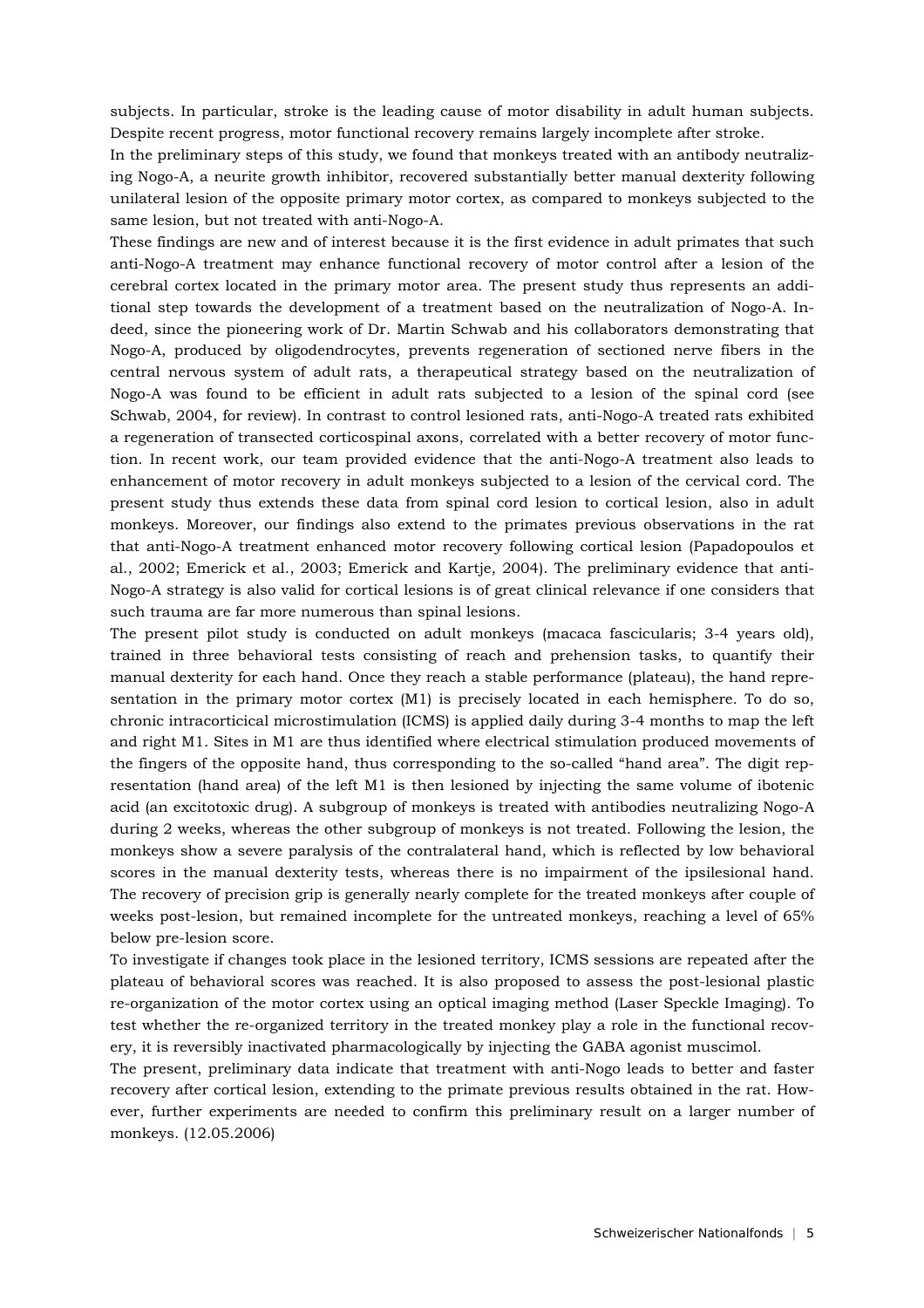#### Rouiller Eric M.

### **Polysensory-motor integration in the primate**

# 310000-110005-2 01.10.2005 – 30.09.2008

How the brain processes sensory information is fairly well established for several modalities taken individually, such as vision, hearing, olfaction, taste, touch, etc. Indeed, the mechanisms of transduction in the sensory organs are well known as well as the progressive transformation of information along the respective pathways reaching finally the primary cortical areas, such V1 (for vision), A1 (for hearing) or S1 (touch) for instance. In these cortical areas, we know fairly well how the sensory information is represented and how individual neurons respond to the corr sponding unimodal stimuli. However, a major challenge of modern neuroscience is to assess how the multiple senses are integrated giving rise to a poly-sensory perception of the external world. For instance, how and where vision and hearing are combined remains largely unknown, in pa ticular at which level does multisensory integration begin: only in high order associative cortical areas or already at early stages, such as at the level of primary cortical areas or even earlier in the thalamus? We have collected preliminary evidence that poly-sensory integration may take place very early. Indeed, adult macaque monkeys trained to respond in a reaction time paradigm to sensory stimuli by reaching a target with one arm when a flash (light) or a tone are presented exhibited an early interaction between the two senses. Reaction times to tones presented alone were shorter than reaction times to flash presented alone, in line with well established data. However, the original observation is that simultaneous presentation of tone and flash led to shorter reaction time than tones presented alone. In other words, the combination of the two modalities generated a synergy between the two sensory channels, supporting the notion of early integration between vision and hearing, most likely before the information reached each of the primary cortical areas. To test this hypothesis of early poly-sensory integration, as suggested by the above behavioral (psychophysical) data, two lines of experiments are conducted: i) Neur anatomical tracers are injected in various auditory and visual areas in order to study their connectivity with the thalamus and determine whether some thalamic nuclei may be poly-sensory by projecting to both auditory and visual cortical areas; ii) Electrophysiologically, in the same mo keys subjected to the psychophysical tests mentioned above, neuronal activity is chronically recorded when the monkeys are performing the reaction time task. Recordings are derived from various auditory and visual cortical areas and, even more important, from the thalamus, in order to search evidence for early poly-sensory integration. Poly-sensory integration represents a fairly sophisticated cognitive ability, most exquisitely developed in primates, especially in human subjects. Along this line, numerous studies aim at studying poly-sensory integration in human subjects using non-invasive psychophysical, electrophysiological (EEG) and/or brain imaging techniques. However, neither investigation aimed at assessing the behavior of single neurons nor anatomical studies to establish the connectivity underlying poly-sensory integration can be conducted in human subjects. These approaches can be conducted only in animal models. However, only monkeys have an organization of the sensory pathways close enough to human subjects allowing comparison of behavioral, anatomical and electrophysiological data with human data (behavioral, EEG, brain imaging). A more elaborate knowledge of the structures and mechanisms involved in poly-sensory information in primates will allow better interpretation and maybe treatment of poly-sensory deficits observed in human subjects following brain injury or as a consequence of neurodegenerative/cognitive diseases.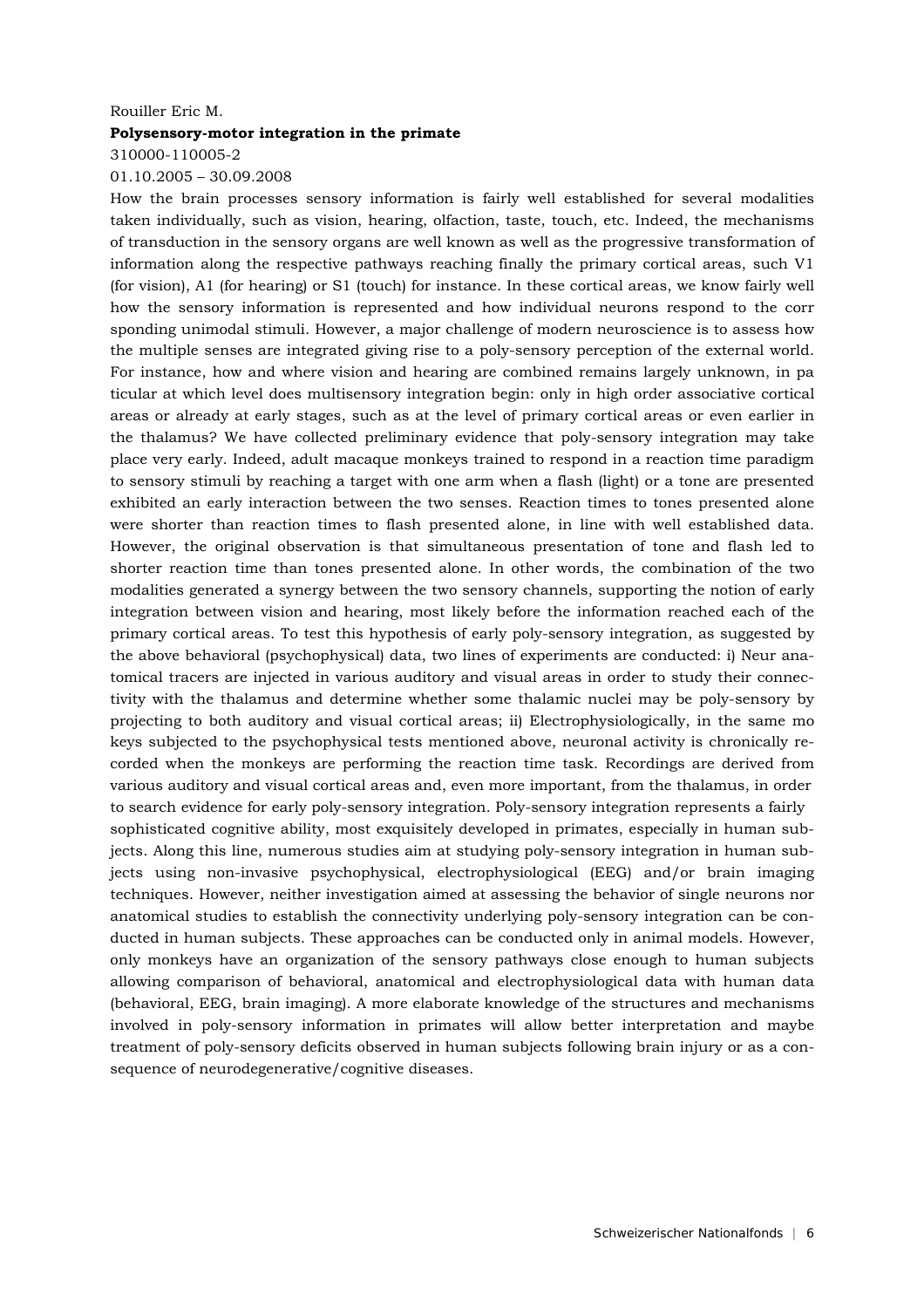# Scherberger Hansjörg **Hand grasping signals in the premotor and parietal cortex**  3100A0-108323

# 01.04.2005 - 31.03.2008

The use of the human hand plays a central role in our motor behavior and what defines us of being human. Many brain areas are involved in the generation of hand movements, but two regions in the premotor and parietal cortex play a particular important role for the initial, or highlevel, planning of hand movements. The generation of these first hand movement intentions involves the transformation of visual information into a motor plan that can be further processed and executed.

In paralyzed patients, e.g., patients with severe spinal cord injury or stroke, the execution of such movements is disrupted, but the planning capacity for hand movements in the brain is still preserved. While neural commands can no longer reach the hand muscles, it may be possible to artificially read out and interpret these brain signals and deliver them to either the natural or a prosthetic hand - if one would understand how hand planning signals are generated and represented in the brain.

This project investigates how intentions to move the hand are generated and represented in the brain of macaque monkeys. Animals are trained to perform a delayed hand grasping task, in which an object can be grasped with two different grasping behaviors (precision grip or power grip) and in 5 different hand orientations. Animals are rewarded for each successful execution of the task with small amount of juice. Once the animal has learned the task, neural activity is recorded from two brain areas, the anterior intraparietal area (AIP) and the area F5, which both generate early hand grasping instructions. By correlating the neural responses with each other and with the animal's behavior, it is determined how high-order grasping plans are encoded in AIP and F5 and how these areas interact.

For these experiments, the use of macaque monkeys (rhesus monkeys) is essential for several reasons. First, only primates share with humans the dominant role of the visual system, the hand dexterity, and the way objects are grasped. Other species don't have this hand dexterity. Second, since the ultimate goal of understanding the hand movement system is to develop a neural prosthesis for human patients, studying the neural control of hand grasping in non-human primates is a necessary and appropriate fist step prior to human applications. We expect that results from this study will bring us several steps closer to understanding how hand movements are generated in the primate brain. (3.5.2006)

### Scherberger Hansjörg

# **Decoding of premotor and parietal hand grasping signals for the control of a neural prosthesis**

51NF40-111381 (NCCR Neuro)

# 01.06.05 – 31.05.09

This project investigates the question if hand grasping signals of two high-order brain areas (in the premotor and parietal cortex) can be used for the real-time control of a robotic hand. Macaque monkeys are trained to grasp an object (handle) with various hand grips, while neural activity is recorded from these brain areas. Using computer programs that interpret the recorded activity continuously when the animal is planning a hand movement, we attempt to decode the animal's movement intentions and use them to control a virtual or robotic hand, which the animal can see and move - instead of its own hand - to fulfill the task. Results of these experiments could bring us several steps closer to the development of a neural hand grasping prostheses that can be used to restore hand function in patients that suffer from stroke or spinal cord injuries.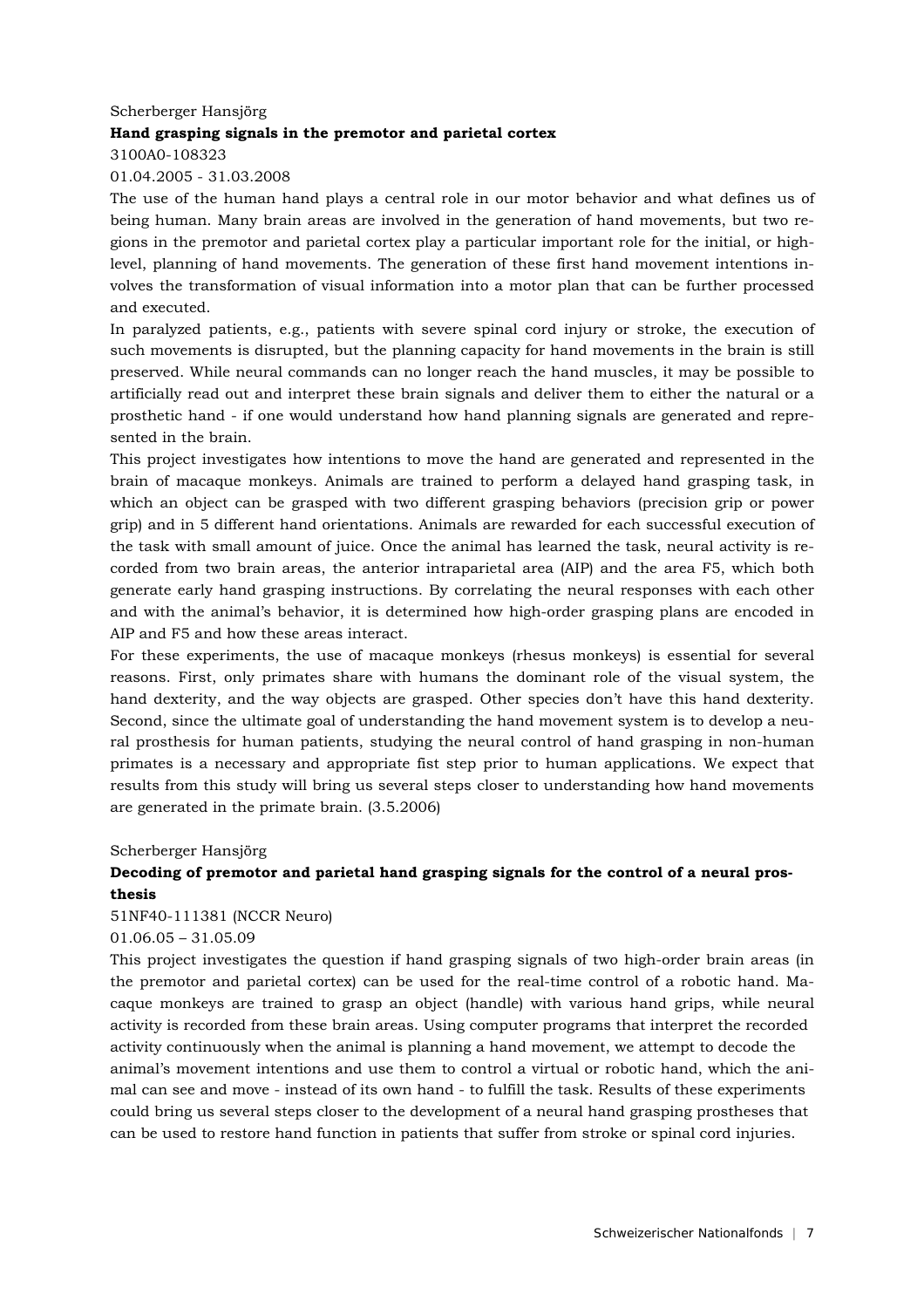### Van Schaik Carolus Philippus

# **Variation in size and complexity of cultural repertoires in chimpanzees: an experimental approach**

3100A0-111915

01.05.2006 - 30.04.2009

There is increasing evidence that great apes have huge repertoires of cultural variants, defined as socially transmitted innovations.

Nonetheless, human culture shows extensive differences to great-ape cultures. One major difference is the presence of cumulative culture in humans, the fact that many of the skills routinely acquired during development are beyond the cognitive range of normal individual development. In contrast, the skills of wild great apes tend to be within the cognitive reach of individuals, i.e. the skills are not more complex than a reasonably intelligent individual great ape could be expected to invent in its own lifetime. This difference must have evolved during hominin evolution. It seems fair to assume that the ancestral hominin started out with the general great-ape form of culture. Therefore, our only chance to help understanding the possible evolutionary changes is to investigate great ape cultures.

Observations and experiments in the field have only limited control over variables like previous knowledge and exposure history. Studies in the laboratory, on the other hand, differ in too many respects from the natural situation. We will conduct experiments in captivity, providing a controlled situation, but attempting to maximize the socioecological validity of laboratory experiments by examining the processes of innovation and social transmission in social groups living in an enriched environment without the direct involvement of humans, offering them tasks that closely resemble natural foraging tasks, and to provide them with enough time.

We will examine four main issues in four groups of captive chimpanzees: (i) the effect of the social structure and individual abilities on the lik elihood that a naïve individual socially learns a new skill; (ii) the adoption rules followed by these individuals; (iii) the effects of social structure and individual abilities on the origin and spread of innovations; and (iv) the degree to which there is a tension between innovation and social learning.

At first, data on dominance relationships and social bonds will be collected in continuous behavioural observations of the groups. Additional food sharing experiments will reveal the grade of tolerance among the group members. To study observational learning mechanisms the groups will be presented with several foraging tasks that allow for two distinct solutions ('two-action method'). Each task will be tested in three groups:

(a) in one group an individual group member will be trained to become expert in solution A, (b) in the second group one individual will become expert in solution B, and (c) in the third group no expert will be trained (control). The expert will be trained outside the group. By examining the distribution of the two solution variants among the individuals in the groups in relation to the kind of expert they were exposed to, we can study the adoption rules used by naïve individuals and the role of social structure.

Furthermore, we will examine innovation and exploration and their relation to social learning abilities. Both issues will be tested both in the groups and in individual settings. For testing exploration we will conduct experiments with novel objects as plush toys, novel foods etc., while for testing innovation we will use several food puzzles.

Additionally, we will collect information on individual innovation tendencies by conducting supplementary experiments on innovation under subtle environmental change in the group setting.

This investigation will contribute to clarifying the nature of the differences between humans and great apes in their cultural abilities, thus allowing us to identify the biological substrates and/or socioecological conditions that have served to keep the great apes at a modest level of culture while releasing at least some representatives of the hominin lineage. In particular, this project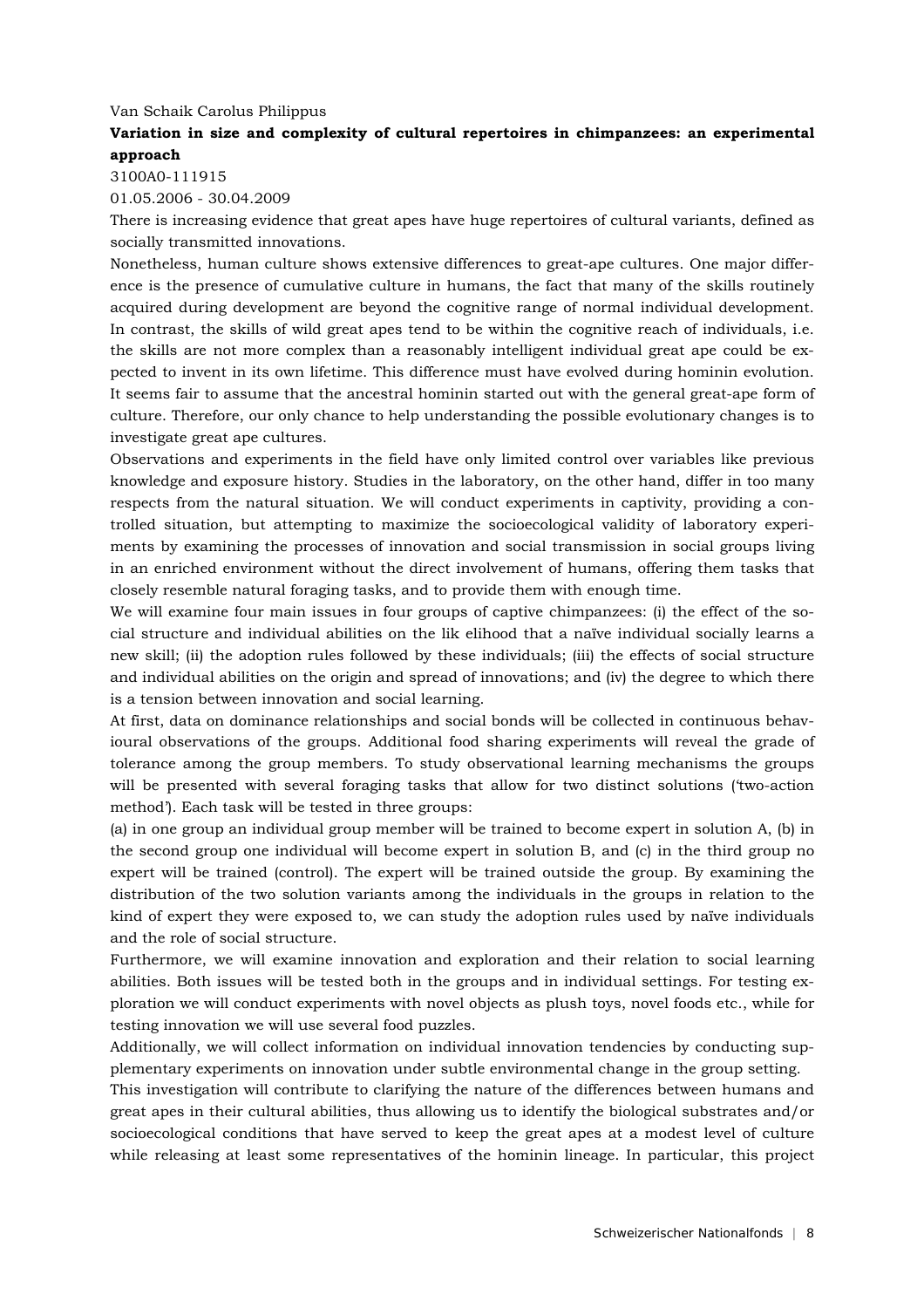will inform attempts to model cultural evolution by clarifying the degree to which innovation and social learning are competing activities and the conditions in which innovations spread as well as the pathways of spread and the conformity among the new experts.

### Wannier Thierry M. J.

# **Does a BDNF treatment protect corticospinal and rubrospinal neurons from the secondary damages in spinalized monkey and add to the functional recovery obtained with an anti-Nogo treatment?**

3100A0-104061

### 01.08.04 – 31.07.07

Patients suffering from a spinal cord injury and who are now sitting in a roll chair know it only too well: their spinal cord does not repair spontaneously and medicine is presently poorly armed to help! One reason accounting for this situation in the adult central nervous system is the presence in the whole brain and spinal cord of growth inhibitory substances, such as that scientists call "Nogo" and which hinders the growth of the lines interconnecting distant nervous cells, the axons. Without these lines, which have been damaged by the injury, the spinal cord remains divided into two parts which are not communicating. Thus, the signals from the brain do not travel further from the lesion and cannot act on the severed portion of the spinal cord. Thereby the repertoire of movements that one can generate becomes limited. Various laboratories are working to find out if an injured spinal cord can be repaired if the inhibitory action of Nogo is neutralized. Among them, the laboratory of Prof. M. Schwab in Zürich has investigated this question in the rat with a technique which consists of neutralizing Nogo by "covering" it with another substance, in this case, with an antibody specifically attaching to Nogo. Used on isolated nervous cells, this technique promotes the growth of axons. Used in rats subjected to a spinal cord lesion, a limited but consistent growth of axons has been observed. In this case, not only is the growth sufficient to build a bridge over the lesion, but some functional improvements have also been found. This is therefore one among other techniques which may ultimately find its way to clinic and help patients to recover better from a spinal cord injury.

If the results from the rat experiments are encouraging, their direct translation to human is hazardous. For instance, this technique promotes the growth of axons but does not ensure that in human the growing axons will not build aberrant circuits with an overall deleterious effect. Therefore, if safe clinical trials are the final goal, supporting data should first be obtained by repairing spinal cords of non-human primates (monkeys), in a species which shares much of the organisation and complexity of the human spinal cord. The aim of our study is to investigate this question using macaque monkeys as a model.

A group of adult macaque monkeys (macaca fascicularis) is first trained to perform a battery of motor tasks, testing essentially the manual dexterity. When the animals master the tasks, they are anaesthetized and a portion of their spinal cord is cut on one side. The lesion is set so as to interrupt a bundle of axons (the dorsolateral funiculus) which is prominent in primates and humans, and whose section is known to permanently disable the generation of precise fine finger movements. A subgroup of lesioned animals are treated with an antibody directed against Nogo, whereas the other subgroup of lesioned animals, called control animals hereafter, receive a control antibody which does not interfere with Nogo.

The day after the surgery, the animals show a loss of motor ability for the hand affected by the lesion. Weeks later, they recover most of their capacity to walk, climb or jump, and little distinguish these animals from intact animals. However, if their manual dexterity is thoroughly tested using quantitative analysis, a clear difference emerged. A simple but powerful test consists in presenting a board with wells filled with small food pellets to the animals. The wells are elongated and orientated either horizontally or vertically. The monkey has to retrieve the pellets, a task